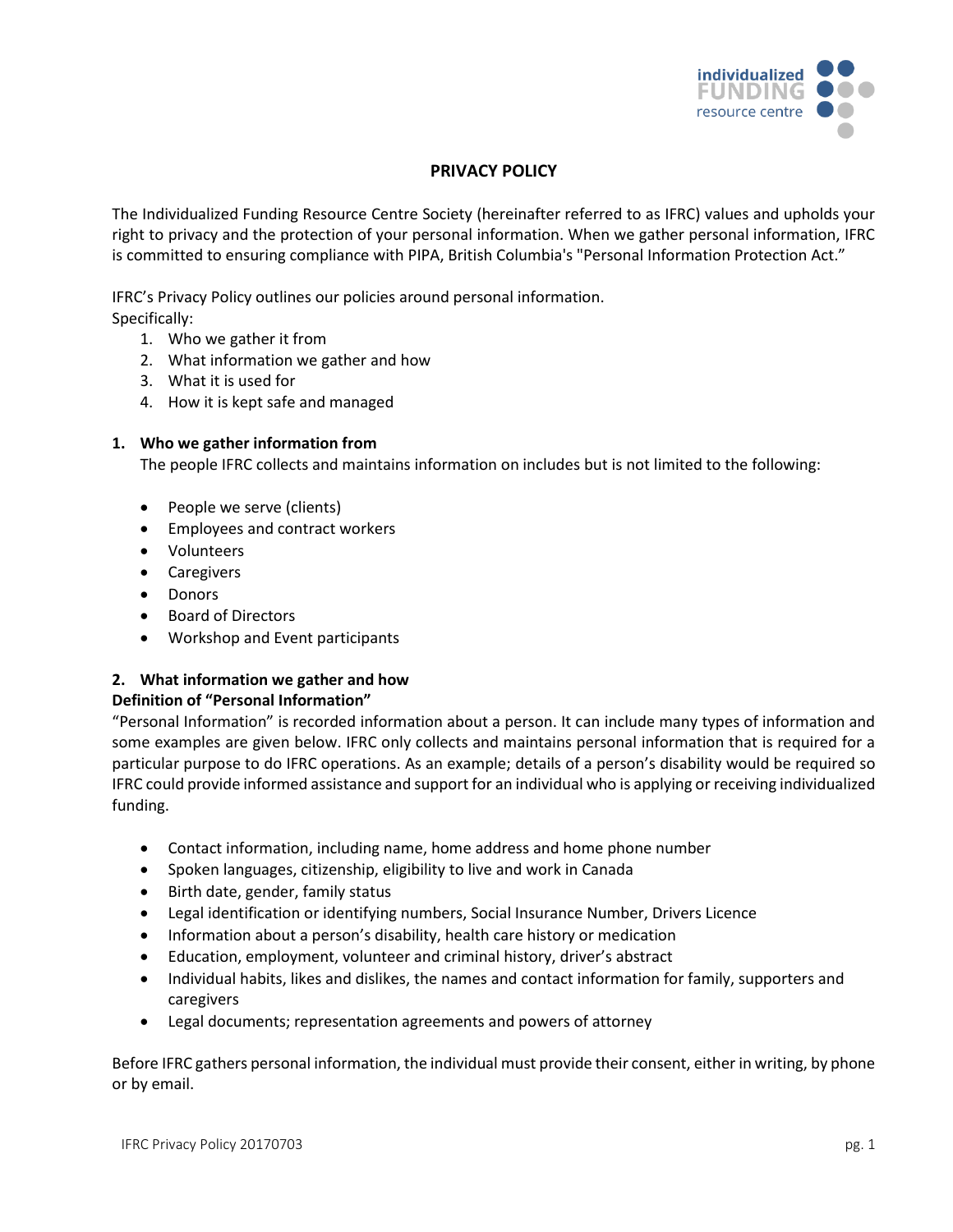

IFRC informs people what information is being collected, how it will be collected and for what purpose. Consent is requested for the collection, maintenance or sharing of material.

The public can visit our website without registering or providing any personal information. If a visitor requests news or information through the website, we keep the information provided to fulfil requests. We provide links to other organizations for information and convenience. We make no claims regarding the privacy policies of these other organizations.

IFRC employs security measures to ensure that all information gathered is accurate.

#### **3. What it is used for**

IFRC collects information from different groups for different reasons. Here is a summary of our main groups and how their information is used.

Personal information will not be shared with any third party, unless written approval from the person is given or unless required by law.

#### **Clients**

Demographic, donation and other personal information is collected about clients, their families and related third parties. This information includes addresses, phone numbers, and information about the client's disability. This information is gathered and used only after informed consent from the client is obtained. We collect this information so that we can best serve the needs of our clients. Paper files are stored in locked cabinets and electronic records are in a secure database.

#### **Employees and contract workers**

Address, contact information, birth date, and SIN numbers for IFRC employees and contract workers are collected for the purpose of remuneration, CRA remittance, and benefits administration. These records, along with personnel files that contain human resources information, are kept in a very secure manner. Access is restricted to appropriate staff members.

#### **Volunteers**

Contact information including addresses and birth dates are collected for the purpose of financial reimbursement. These records, along with any human resources information, are kept in locked filing cabinets or in secure electronic files. Access is restricted to appropriate staff members.

#### **Donors**

Donation information, including address and contact information, is collected from donors so that IFRC can issue tax receipts. We also use this information to keep donors updated on special events and the fundraising needs of the organization. These records are kept in a very secure manner and access is restricted to appropriate staff members. IFRC does not share donor information with other parties.

#### **Board of Directors**

As part of the nomination process to the Board, contact and biographical information is submitted by each prospective Board member. IFRC provides this information to its membership once these individuals have been elected to the Board and maintains it over the duration of their tenure. IFRC also posts a summary of their